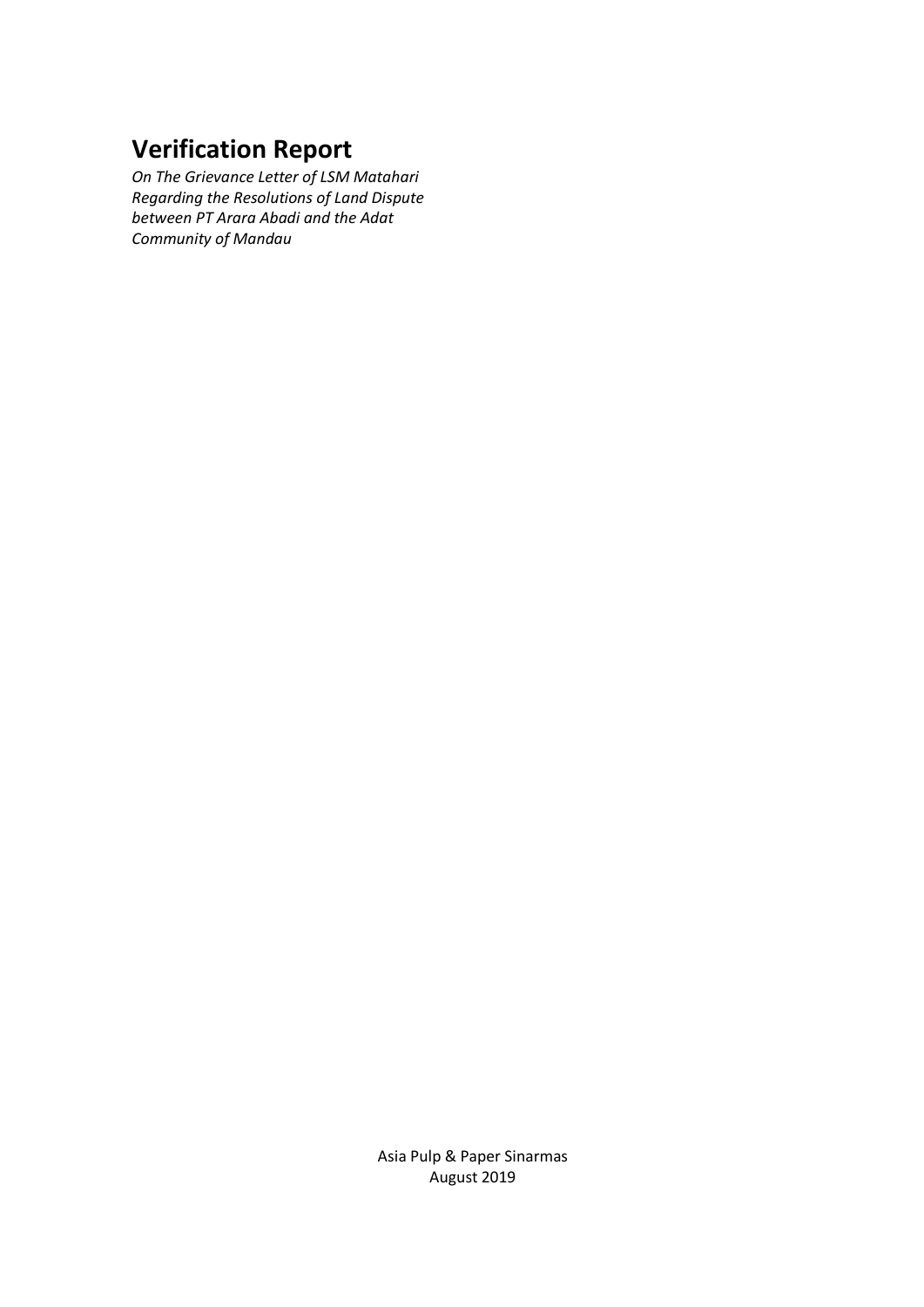## **Table of Contents**

| Verification Verification of Legal Aspect: Claim of Overlapping        |  |
|------------------------------------------------------------------------|--|
| Between HPHTC and HPH TI, Adat Community, and                          |  |
|                                                                        |  |
| Verification Verification of Legal Aspect: Permits of PT Arara Abadi 2 |  |
|                                                                        |  |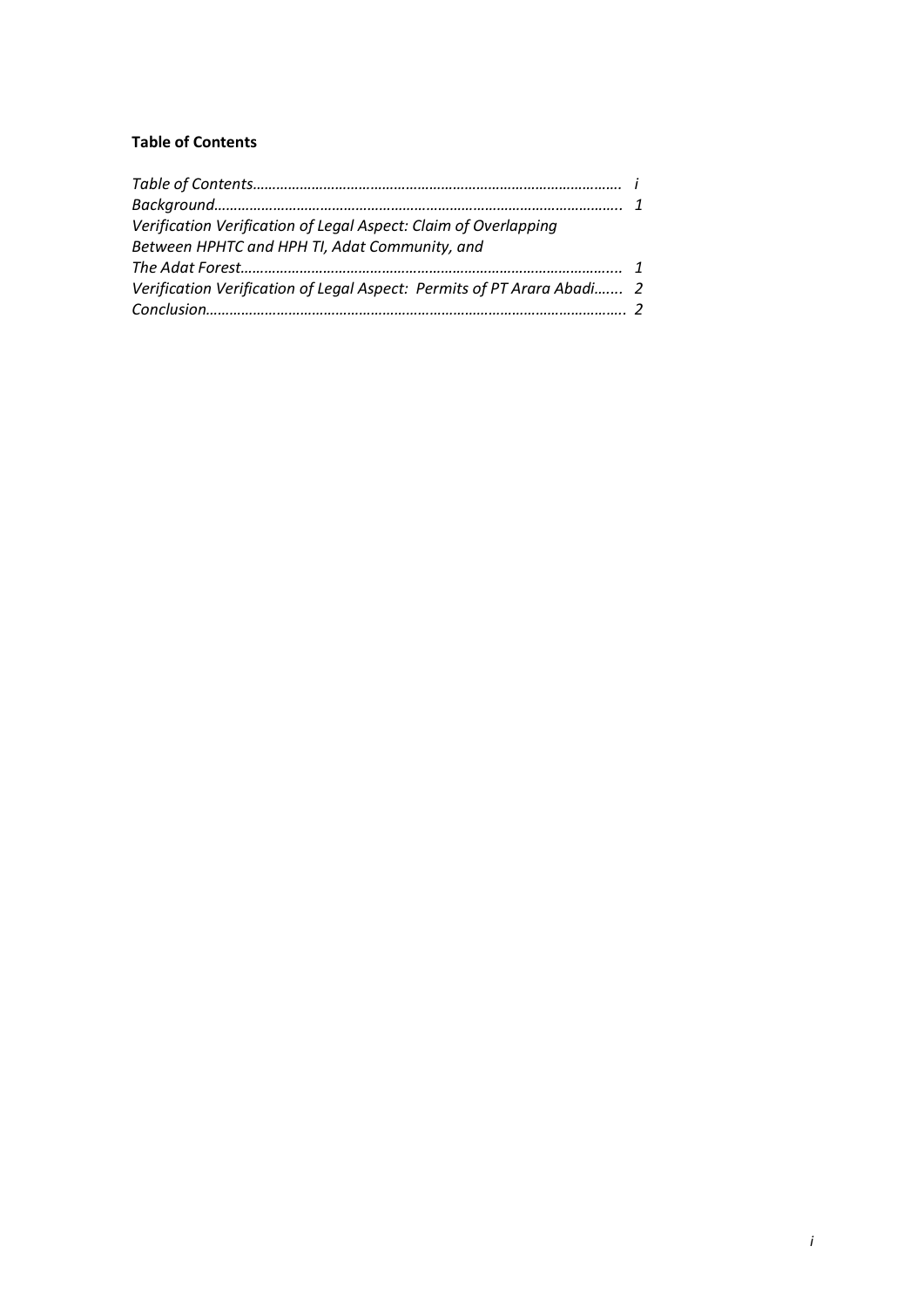### **Background**

On March 12<sup>th</sup>, 2018, LSM Matahari as the power of attorney of Masyarakat Adat Mandau Persukuan Olak (an indigenous / Adat community) has submitted a grievance letter to Asia Pulp & Paper (APP). In the letter, Persukuan Olak highlights that PT Arara Abadi has illegally included 25,450 hectares of Persukuan Olak's adat land, which is reserved for the Mixed Crops Plantation (Hak Pengusahaan Hutan Tanaman Campuran / HPHTC), into its concession areas (HPHTI).

Based on the letter and the submitted evidences, the APP's grievance verification team has conducted meetings with LSM Matahari as well as verification process, including verification on the legal aspect. This verification report is the conclusion of the overall process.

## **Verification of Legal Aspect: Claim of Overlapping areal Between HPHTC and HPHTI, Adat Community, and The Adat Forest**

The letter states that Rimba Bertuah Cooperative (KORIB) together with Persukuan Olak applied for HPHTC license in 2000. However, to date the HPHTC applied by KORIB has not been approved by the Ministry of Forestry as the main authority that issues forest management license in Indonesia. Further, in 2011 the government of Indonesia revoked the regulation of HPHTC.

Due to the lack of legal basis for the HPHTC claim, we are unable to conduct further discussion about HPHTC.

On May 15<sup>th</sup>, 2018 APP has sent verification report to LSM Matahari to explain about legal status of HPHTC as explained above.

APP respects the rights of indigenous people and local communities, including recognition of customary land rights. Therefore, APP has tried to explore whether there is a legal recognition by the local government on adat community and adat land located within PT Arara Abadi's concession areas. We checked regulations on Adat aspect, and we found that there are no regulations in Bengkalis District nor in Riau Province that regulate the Adat Area, Adat Forest, nor Adat Community of Persukuan Olak. Whereas, based on the government regulations, the determination of Forest Area for Adat Community should be conducted by the government. We further cross checked with the Adat Land Database (Badan Registrasi Wilayah Adat / BRWA) managed by National Alliance of Adat Communities (Aliansi Masyarakat Adat National / AMAN) and were unable to find Persukuan Olak registered.

The legal aspects supporting the above information are as follows:

- 1. The Constitutional Court Decree no. 35/PUU-X/2012, where one of the decisions is to change Law no 41 Year 1999 article 5 clause 3, which states that: "The government determined the forest status as mentioned in clause (1); and the adat forest can be determined as long as the fact shows that the Indigenous Community (masyarakat adat) and its law still exists and is being recognized";
- 2. In the Letter of Minister of Forestry no. 1 year 2013 on the Implementation of Constitutional Court Decision no. 35/PUU-X/2012, clearly stated that the authority to determine the Adat Forest belongs to the Ministry of Environment and Forestry, after it has been regulated by the regional regulations based on a study conducted by a team, as mentioned in the Article 67 of Law no. 41/1999, which has then been changed to Law no. 18/2004.